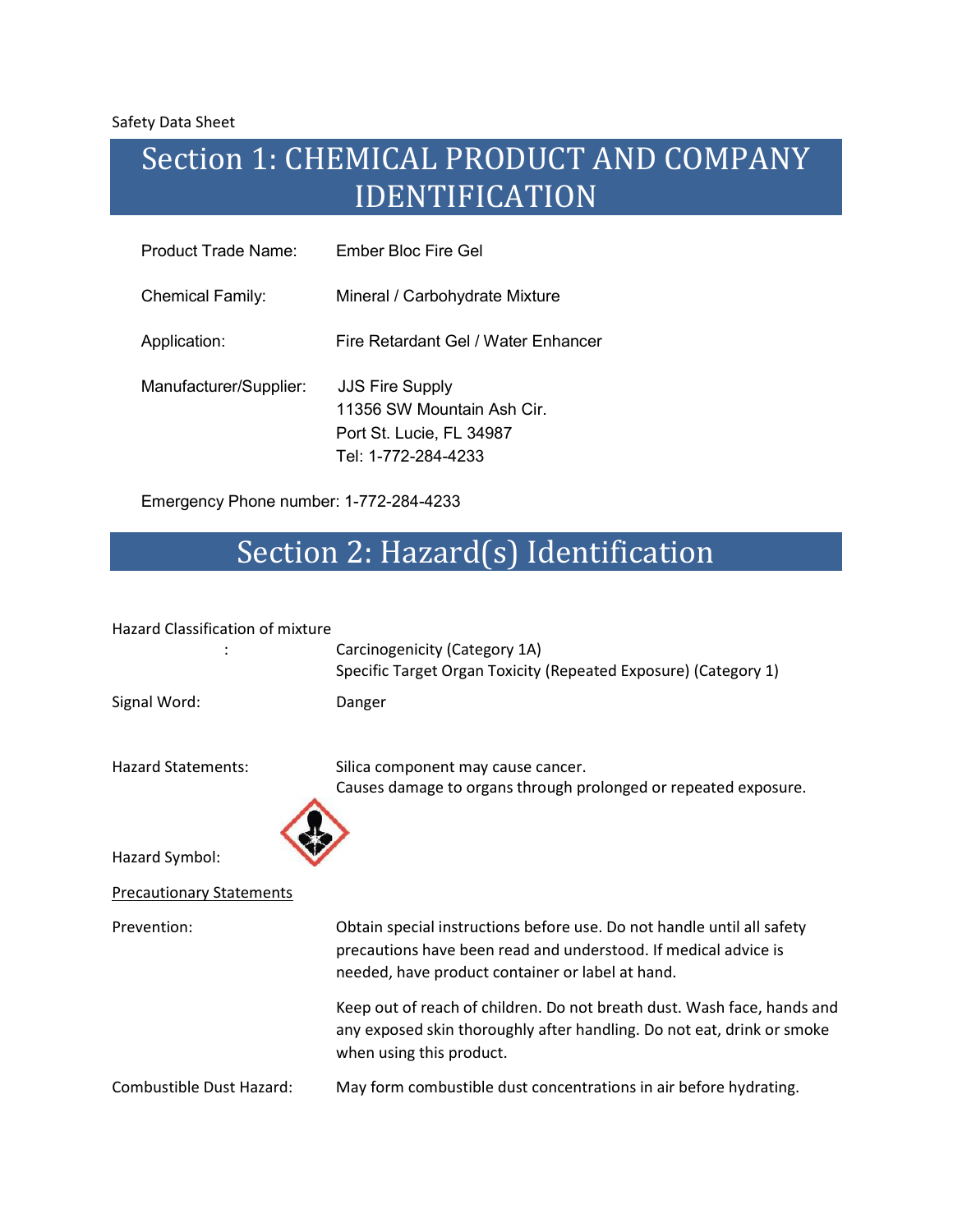| Response:                            | If exposed or concerned: Get medical advice/attention.                                                 |  |
|--------------------------------------|--------------------------------------------------------------------------------------------------------|--|
|                                      | Get medical attention/advice if you feel unwell.                                                       |  |
| Storage:                             | Store locked up.                                                                                       |  |
| Disposal:                            | Dispose of contents/container in accordance with<br>local/regional/national/international regulations. |  |
| Hazards Not Otherwise<br>Classified: | May cause eye and respiratory irritation.                                                              |  |

# Section 3: Composition/Information on Ingredients

| <b>Substances</b>          | CAS Number | Percent |
|----------------------------|------------|---------|
| Crystalline Silica, quartz | 14808-60-7 | ≤6%     |
| Soluble Maize Starch       | 9005-25-8  | ≤40%    |

## Section 4: First-Aid Measures

| Inhalation:         | If inhaled, remove to a dust free area. Get medical attention if<br>respiratory irritation develops or if breathing becomes difficult.<br>Inhalation may aggravate existing respiratory illness. |
|---------------------|--------------------------------------------------------------------------------------------------------------------------------------------------------------------------------------------------|
| Eyes:               | In case of contact, immediately flush eyes with plenty of water for at<br>least 15 minutes and get medical attention if irritation persists.                                                     |
| Skin:               | Wash with soap and water. Seek medical attention if irritation<br>persists.                                                                                                                      |
| Ingestion:          | Do Not induce vomiting. First aid measures not normally required.                                                                                                                                |
| Notes to Physician: | Treat symptomatically. Most important symptoms and effects, both<br>acute and delayed include nausea, headache, shortness of breath.                                                             |

# Section 5: Fire-Fighting Measures

| Suitable Extinguishing Media:   | Product mixture contains starch powder which can form a<br>combustible dust. All standard firefighting media may be<br>used. |
|---------------------------------|------------------------------------------------------------------------------------------------------------------------------|
| Unsuitable Extinguishing Media: | None                                                                                                                         |
| Special Exposure Hazards:       | Product dust may be combustible.                                                                                             |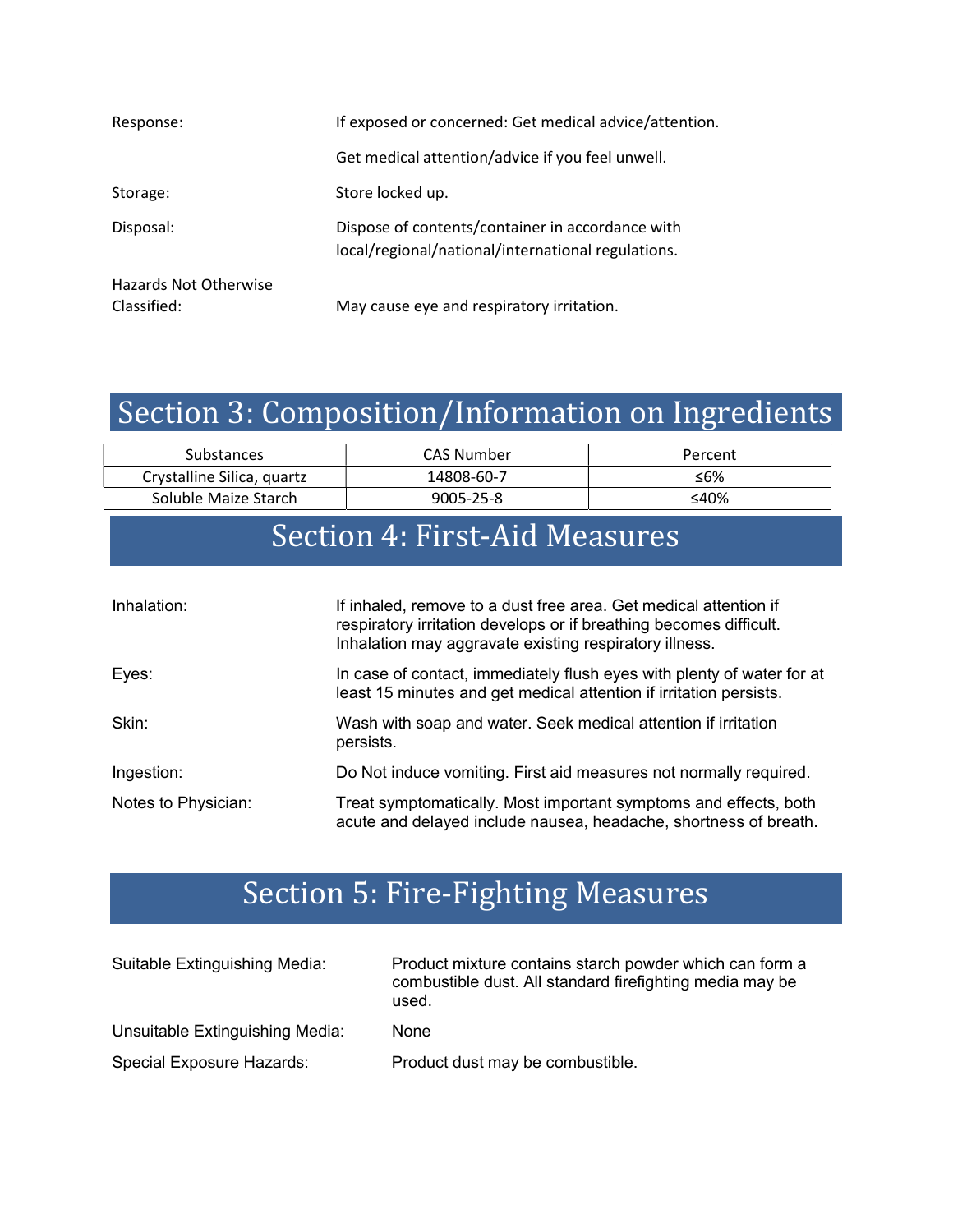Special Protective Equipment: None for product. Wear self-contained breathing apparatus (SCBA) and full protective gear.

Precautions for Firefighters: Caution: slippery when wet.

NFPA Ratings: Health 1, Flammability 0, Reactivity 0

### Section 6: Accidental Release Measures

| <b>Personal Precautionary Measures:</b>      | Use appropriate protective equipment. Use proper<br>respiratory protective device against the effects of<br>dust. Ensure adequate ventilation. Keep dust away<br>from ignition sources. Prevent further leakage or<br>spillage if safe to do so. Contain spilled material by<br>diking or using inert absorbent. |
|----------------------------------------------|------------------------------------------------------------------------------------------------------------------------------------------------------------------------------------------------------------------------------------------------------------------------------------------------------------------|
| <b>Environmental Precautionary Measures:</b> | No special environmental precautions required.<br>Collect contaminated soil for characterization per<br>Section 13.                                                                                                                                                                                              |
| Procedure for Cleaning/Absorption:           | Prevent further leakage or spillage if safe to do so.<br>Avoid generating dust. Collect using appropriate<br>dustless method. Dispose in landfill according to local,<br>state and federal regulations.                                                                                                          |

## Section 7: Handling and Storage

| <b>Handling Precautions:</b> | This product contains quartz which may become<br>airborne. Avoid breathing dust. Avoid creating dusty<br>conditions. Promptly clean up spills to avoid breathing<br>airborne dust. Use only with adequate ventilation to<br>keep exposure below recommended exposure limits.<br>Wear a NIOSH/MSHA European Standard En 149, or<br>equivalent certified for silica bearing dust, respirator<br>when using this product. Material is slippery when<br>wet. |
|------------------------------|----------------------------------------------------------------------------------------------------------------------------------------------------------------------------------------------------------------------------------------------------------------------------------------------------------------------------------------------------------------------------------------------------------------------------------------------------------|
| Storage Information:         | Use good housekeeping in storage and work areas to<br>prevent accumulation of dust. Closecontainer when<br>not in use. Do not reuse empty container.                                                                                                                                                                                                                                                                                                     |

### Section 8: Exposure Controls/Personal Protection

| Occupational Exposure | <b>CAS Number</b> | ACGIH TLV-TWA | OSHA PEL-TWA* |
|-----------------------|-------------------|---------------|---------------|
| Limits Substances     |                   |               |               |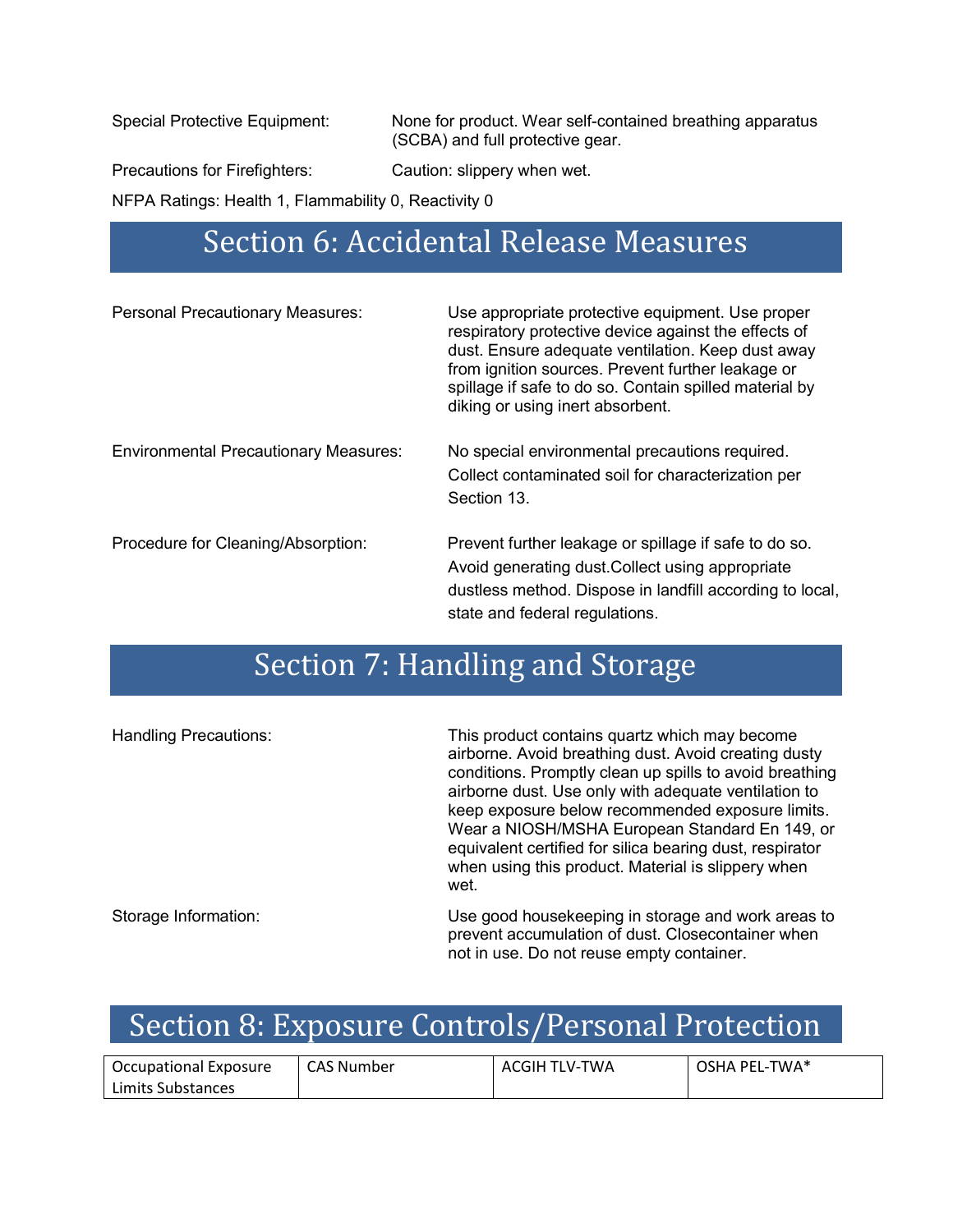| Crystalline Silica, quartz | 14808-60-7 | 0.025 mg/m <sup>3</sup> | $10 \text{ mg/m}$ |
|----------------------------|------------|-------------------------|-------------------|
|                            |            |                         | %SiO2 + 2         |

\* More restrictive exposure limits may be enforced by some states, agencies, or other authorities.

| <b>Engineering Controls:</b>   | Use approved industrial ventilation and local exhaust as<br>required to maintain exposures below applicable exposure<br>limits.                                                                                                                                                                                                                  |
|--------------------------------|--------------------------------------------------------------------------------------------------------------------------------------------------------------------------------------------------------------------------------------------------------------------------------------------------------------------------------------------------|
| Personal Protective Equipment: | If engineering controls and work practices cannot prevent<br>excessive exposures, the selection and proper use of<br>personal protective equipment should be determined by an<br>industrial hygienist or other qualified professional based on<br>the specific application of this product.                                                      |
| <b>Respiratory Protection:</b> | Not normally needed. If significant exposures exceeding<br>occupational exposure limit are possible use NIOSH/MSHA<br>respirator approved for silica bearing dust.                                                                                                                                                                               |
| Hand Protection:               | Standard work gloves.                                                                                                                                                                                                                                                                                                                            |
| <b>Skin Protection:</b>        | Wear clothing appropriate for the work environment. Dusty<br>clothing should be laundered before reuse. Use precautionary<br>measures to avoid creating dust when removing or laundering<br>clothing.                                                                                                                                            |
| Eye Protection:                | Wear safety glasses or goggles to protect against exposure.                                                                                                                                                                                                                                                                                      |
| General hygienic measures:     | The usual precautionary measures are to be adhered to when<br>handling chemicals. Keep away from food, beverages and<br>feed sources. Immediately remove all soiled and<br>contaminated clothing. Wash hands before breaks and at the<br>end of work. Do not inhale<br>gases/fumes/dust/mistvapor/aerosols. Avoid contact with<br>eyes and skin. |

# Section 9: Physical and Chemical Properties

| <b>Physical State:</b> | <b>Powdered Solid</b>           |
|------------------------|---------------------------------|
| Color:                 | Light tan to gray as dry powder |
| Odor:                  | <b>Odorless</b>                 |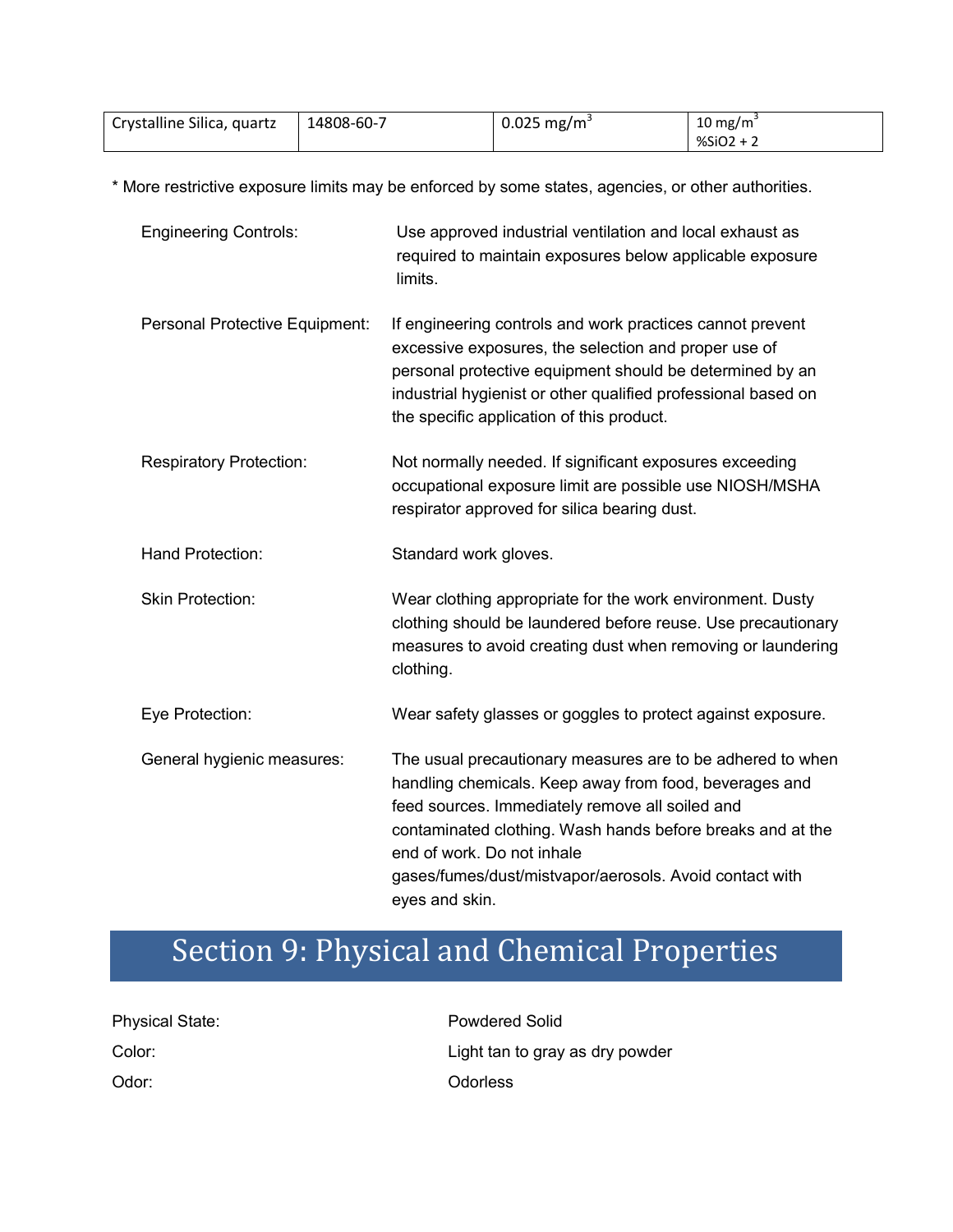| pH:                                         | 7-10 (5% aqueous suspension)                                                              |
|---------------------------------------------|-------------------------------------------------------------------------------------------|
| Specific Gravity @ 20 C (Water=1):          | $2.1 - 2.2$                                                                               |
| Density @ 20 C (lbs/gallon):                | Not determined                                                                            |
| Bulk Density @ 20 C (lbs/ft3):              | $40 - 65$                                                                                 |
| Boiling Point/Range (F/C):                  | Not applicable                                                                            |
| Freezing Point/Range (F/C):                 | Not applicable                                                                            |
| Vapor Pressure @ 20 C (mmHg):               | Not applicable                                                                            |
| Vapor Density (Air=1):                      | Not applicable                                                                            |
| <b>Percent Volatiles:</b>                   | Not applicable                                                                            |
| Evaporation Rate (Butyl Acetate=1):         | Not applicable                                                                            |
| Solubility in Water (g/100ml):              | Starch component is soluble. Silica component is<br>insoluble, forms colloidal suspension |
| Solubility in Solvents (g/100ml):           | Not applicable                                                                            |
| VOCs (lbs/gallon):                          | Not applicable                                                                            |
| Viscosity, Dynamic @ 20 C (centipoise):     | $3.5 - 12.5$ (6% aqueous suspension)                                                      |
| Viscosity, Kinematic @ 20 C (centistrokes): | Not determined                                                                            |
| Partition Coefficient/n-Octanol/Water:      | Not applicable                                                                            |
| Molecular Weight (g/mole):                  | Not applicable                                                                            |
| Flash Point/Range (F/C):                    | Not applicable                                                                            |
| Flash Point Method:                         | Not applicable                                                                            |
| Autoignition Temperature (F/C):             | 392/200 for starch component. Not determined for<br>silica component                      |
| Flammability Limits in Air - Lower (%):     | Not determined                                                                            |
| Flammability Limits in Air - Upper (%):     | 40% at 200C                                                                               |

# Section 10: Stability and Reactivity

| Reactivity:                              | Nonreactive under normal conditions                                                             |
|------------------------------------------|-------------------------------------------------------------------------------------------------|
| <b>Chemical Stability:</b>               | Stable                                                                                          |
| Possibility of Hazardous Reactions:      | Will not occur.                                                                                 |
| Conditions to Avoid:                     | Store away from oxidizing agents, strong acids or<br>bases, excess heat. Avoid dust generation. |
| Incompatibility (Materials to Avoid):    | Strong acids, strong bases, strong oxidizing agents.                                            |
| <b>Hazardous Decomposition Products:</b> | Carbon oxides $(CO, CO2)$                                                                       |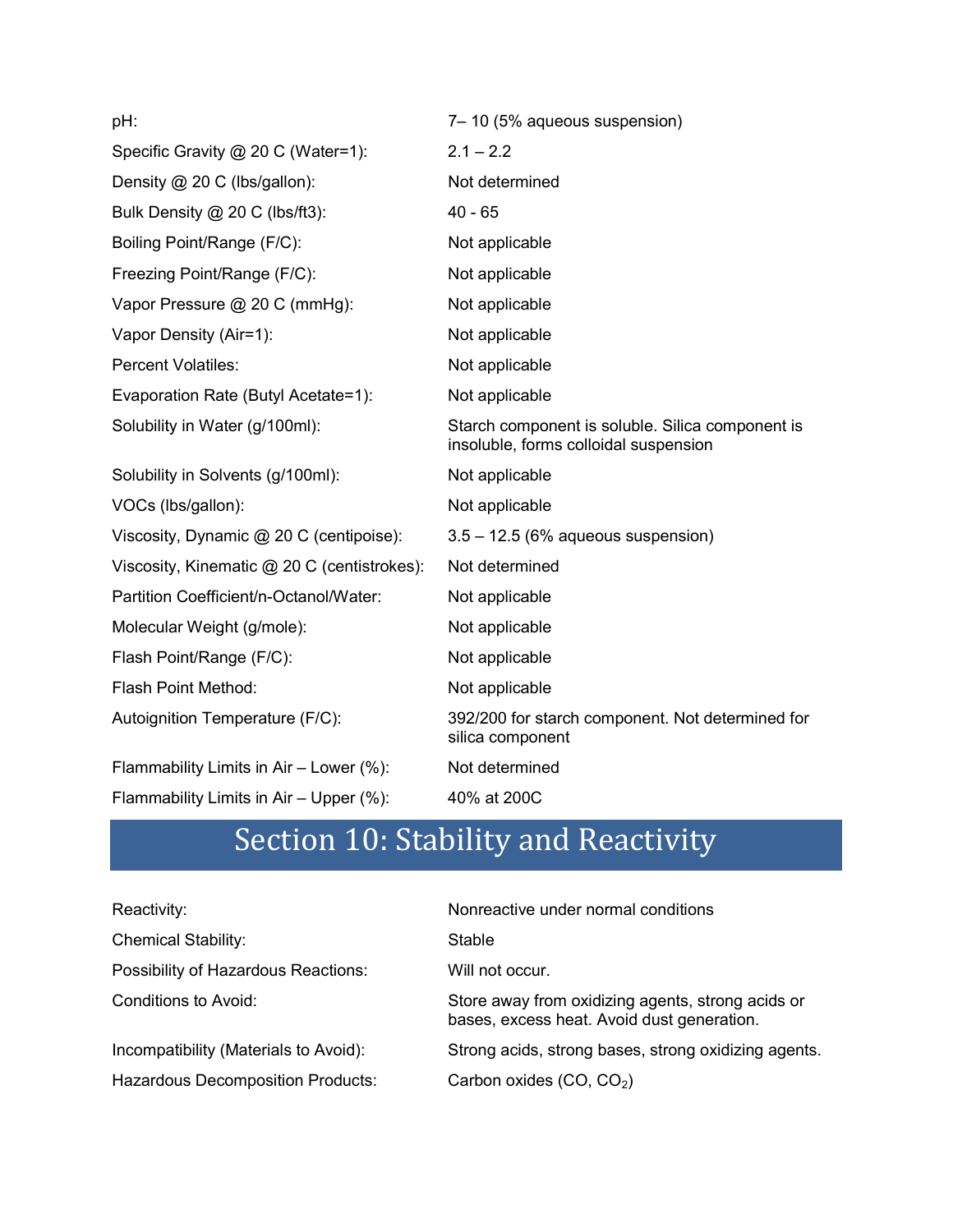# Section 11: Toxicological Information

| Principle Route of Exposure:                                                 | Eye or skin contact, inhalation.                                                                                                                                                                                                                                                                                                                                                                                                                                                                                                                                                                                                                                                                                                                                                                                                                                                |  |
|------------------------------------------------------------------------------|---------------------------------------------------------------------------------------------------------------------------------------------------------------------------------------------------------------------------------------------------------------------------------------------------------------------------------------------------------------------------------------------------------------------------------------------------------------------------------------------------------------------------------------------------------------------------------------------------------------------------------------------------------------------------------------------------------------------------------------------------------------------------------------------------------------------------------------------------------------------------------|--|
| Symptoms Related to the Physical, Chemical and Toxicological Characteristics |                                                                                                                                                                                                                                                                                                                                                                                                                                                                                                                                                                                                                                                                                                                                                                                                                                                                                 |  |
| Inhalation:                                                                  | Inhaled crystalline silica in the form or quartz from<br>occupational sources is carcinogenic to humans<br>(IARC, Group 1).                                                                                                                                                                                                                                                                                                                                                                                                                                                                                                                                                                                                                                                                                                                                                     |  |
| <b>Skin Contact:</b>                                                         | May cause skin irritation due to drying.                                                                                                                                                                                                                                                                                                                                                                                                                                                                                                                                                                                                                                                                                                                                                                                                                                        |  |
| Eye Contact:                                                                 | May cause mechanical eye irritation.                                                                                                                                                                                                                                                                                                                                                                                                                                                                                                                                                                                                                                                                                                                                                                                                                                            |  |
| Ingestion:                                                                   | None known                                                                                                                                                                                                                                                                                                                                                                                                                                                                                                                                                                                                                                                                                                                                                                                                                                                                      |  |
| <b>Aggravated Medical Conditions:</b>                                        | Individuals with respiratory disease, including but not<br>limited to asthma andbronchitis, or subject to eye<br>irritation, should not be exposed to respirable quartz-<br>bearing dust.                                                                                                                                                                                                                                                                                                                                                                                                                                                                                                                                                                                                                                                                                       |  |
| Chronic Effects/Carcinogenicity:                                             | Silicosis: Excessive inhalation of respirable crystalline<br>silica dust may cause aprogressive, disabling, and<br>sometimes-fatal lung disease called silicosis.<br>Symptoms include cough, shortness of breath,<br>wheezing, non-specific chest illness, and reduced<br>pulmonary function. This disease is exacerbated by<br>smoking. Individuals with silicosis are predisposed to<br>develop tuberculosis.                                                                                                                                                                                                                                                                                                                                                                                                                                                                 |  |
| <b>Cancer Status:</b>                                                        | The International Agency for Research on Cancer<br>(IARC, 1997) concludes that there is sufficient<br>evidence in humans for carcinogenicity of inhaled<br>crystalline silica from occupational sources (IARC<br>Group 1), that carcinogenicity was not detected in all<br>industrial circumstances studied and that<br>carcinogenicity may depend on characteristics of the<br>crystalline silica or on external factors affecting its<br>biological activity. See IARC Monograph 68, Silica,<br>Some Silicates and Organic Fibres (June 1997). The<br>National Toxicology Program (NTP) classifies<br>respirable crystalline silica as "Known to be a human<br>carcinogen" (NTP 9th Report on Carcinogens, 2000).<br>The American Conference of Governmental Industrial<br>Hygienists (ACGIH) classifies crystalline silica, quartz,<br>as a suspected human carcinogen (A2). |  |
| Other Information:                                                           | See "Adverse Effects of Crystalline Silica Exposure"<br>published by the American Thoracic Society Medical<br>Section of the American Lung Association, American<br>Journal of Respiratory and Critical Care Medicine,<br>Volume 155, pages 761-768 (1997).                                                                                                                                                                                                                                                                                                                                                                                                                                                                                                                                                                                                                     |  |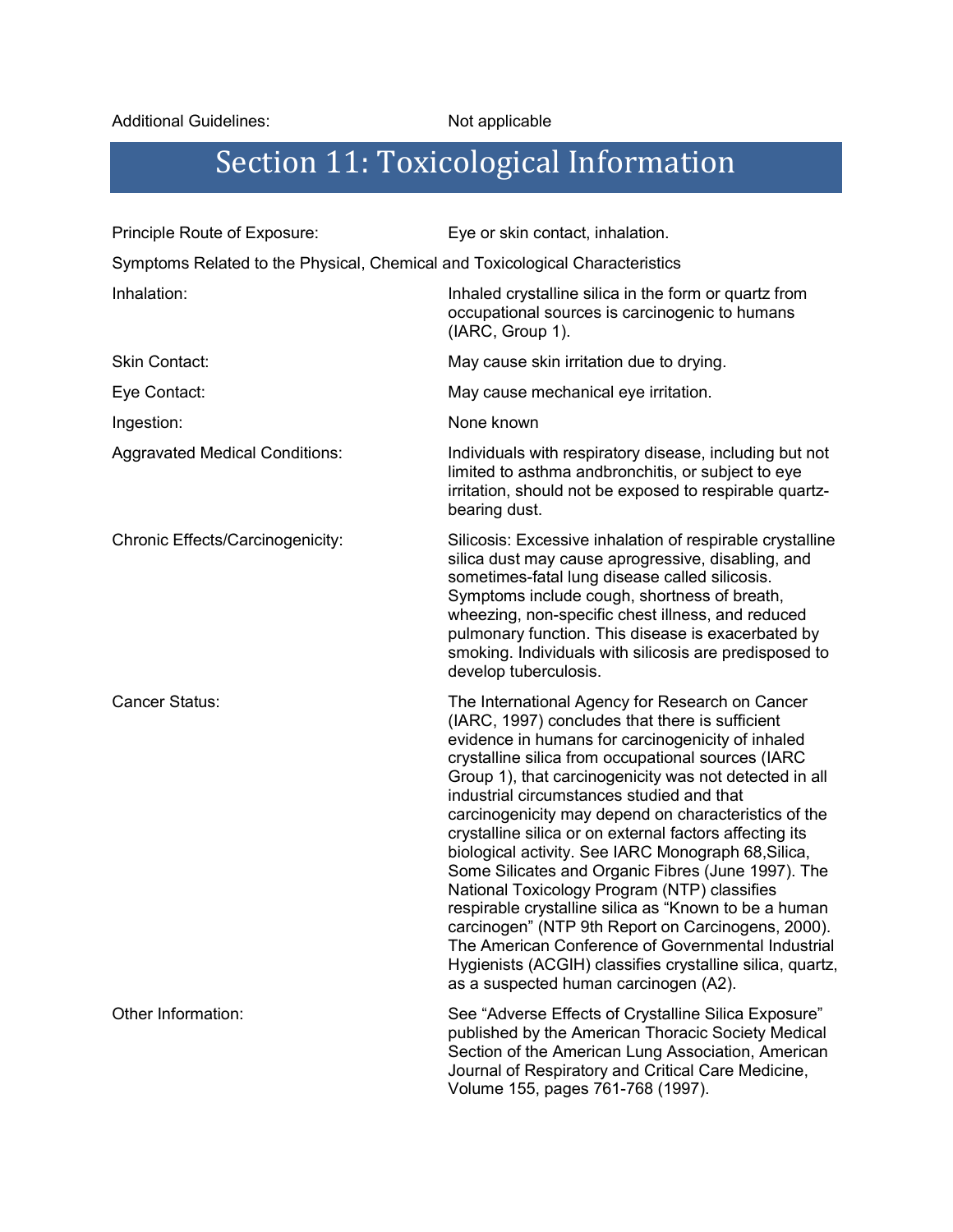| <b>Toxicity Tests</b>                |                                                                                       |
|--------------------------------------|---------------------------------------------------------------------------------------|
| Oral Toxicity:                       | Not determined                                                                        |
| Dermal Toxicity:                     | Not determined                                                                        |
| <b>Inhalation Toxicity:</b>          | Not determined                                                                        |
| <b>Primary Irritation Effect:</b>    | Not classified                                                                        |
| Carcinogenicity:                     | Refer to IARC Monograph 68, Silica, Some Silicates<br>and Organic Fibres (June 1997). |
| Genotoxicity:                        | Not classified                                                                        |
| Reproductive/Developmental Toxicity: | Not classified                                                                        |

### Section 12: Ecological Information (nonmandatory)

| Mobility (Water/Soil/Air):         | Not determined                                                  |
|------------------------------------|-----------------------------------------------------------------|
| Persistence/Degradability:         | Starch component is readily degradable in most<br>environments. |
| Bio-accumulation:                  | Not determined Ecotoxicological Information                     |
| <b>Acute Fish Toxicity:</b>        | Not determined                                                  |
| <b>Acute Crustaceans Toxicity:</b> | Not determined                                                  |
| <b>Acute Algae Toxicity:</b>       | Not determined                                                  |
| Chemical Fate Information:         | Not determined                                                  |
| Other Information:                 | Not applicable                                                  |

### Section 13: Disposal Considerations (nonmandatory)

Disposal Method: If product should become a waste, dispose in a licensed landfill according to federal, state and local regulations. It is the responsibility of the waste generator to properly characterize all waste materials according to applicable regulator entities (US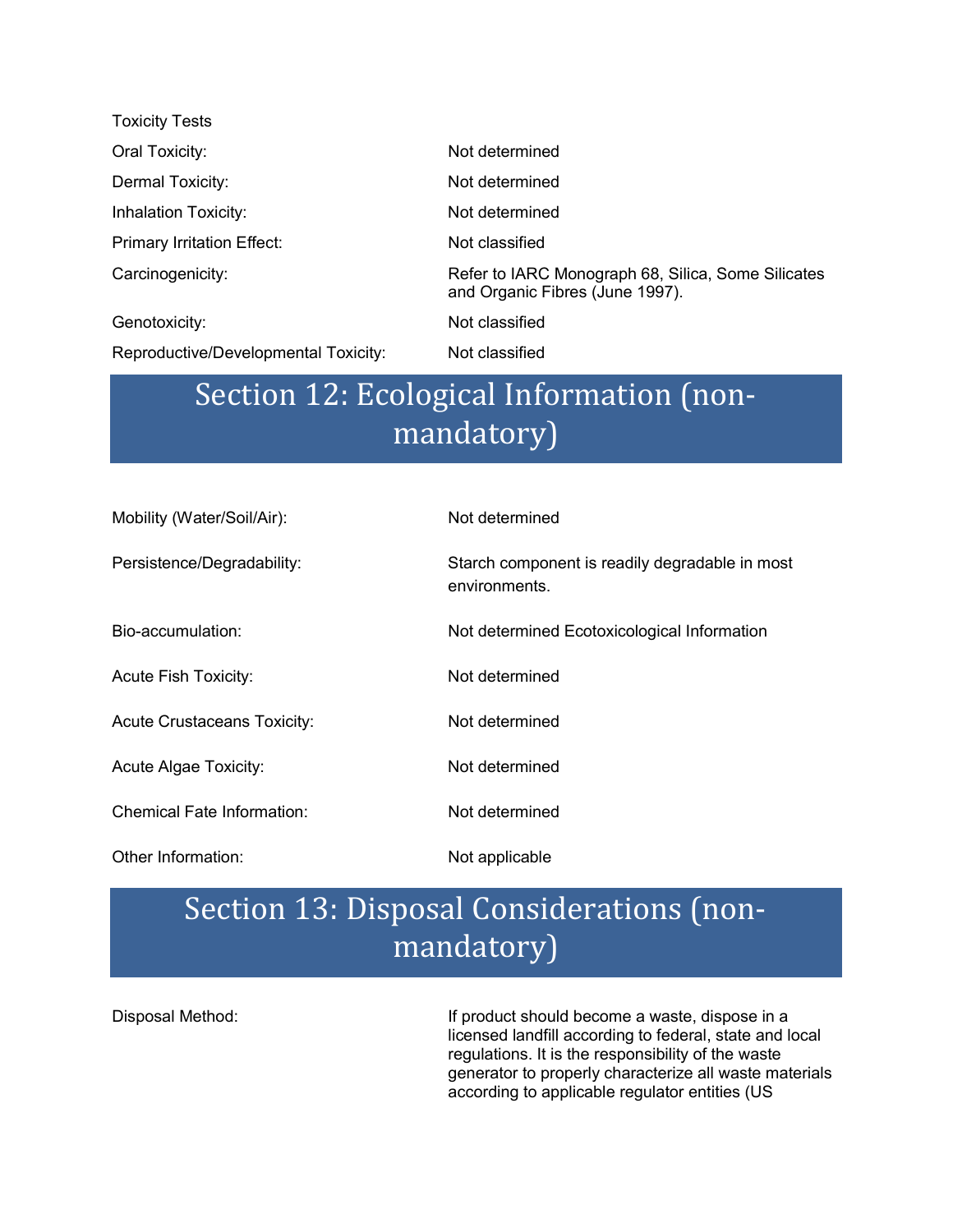40CFR262.11). Consult federal state/provincial and local regulations regarding the proper disposal of waste material that may incorporate some amount of this product.

Contaminated Packaging: Follow all applicable national or local regulations.

### Section 14: Transport Information (nonmandatory)

Land Transportation

DOT – Not regulated as dangerous goods

Canadian TDG – Not regulated as dangerous goods

ADR – Not regulated as dangerous goods

Air Transportation

ICAO/IATA – Not regulated as dangerous goods

Sea Transportation

IMDG – Not regulated as dangerous goods

Other Transportation Information

Labels: None

۰

### Section 15: Regulatory Information (nonmandatory)

US Regulations

US TSCA Inventory All components listed on inventory or are exempt.

EPA SARA Title III Extremely Not applicable Hazardous Substances

EPA SARA (311, 312) Hazard Class Chronic Health Hazard

EPA SARA (313) Chemicals This product does not contain a toxic chemical for routine annual "ToxicChemical Release Reporting" under Section 313 (40 CFR 372).

| EPA CERCLA/Superfund      | Not applicable |
|---------------------------|----------------|
| Reportable Spill Quantity |                |

EPA RCRA Hazardous Waste If product becomes a waste, it does NOT meet the criteria of a